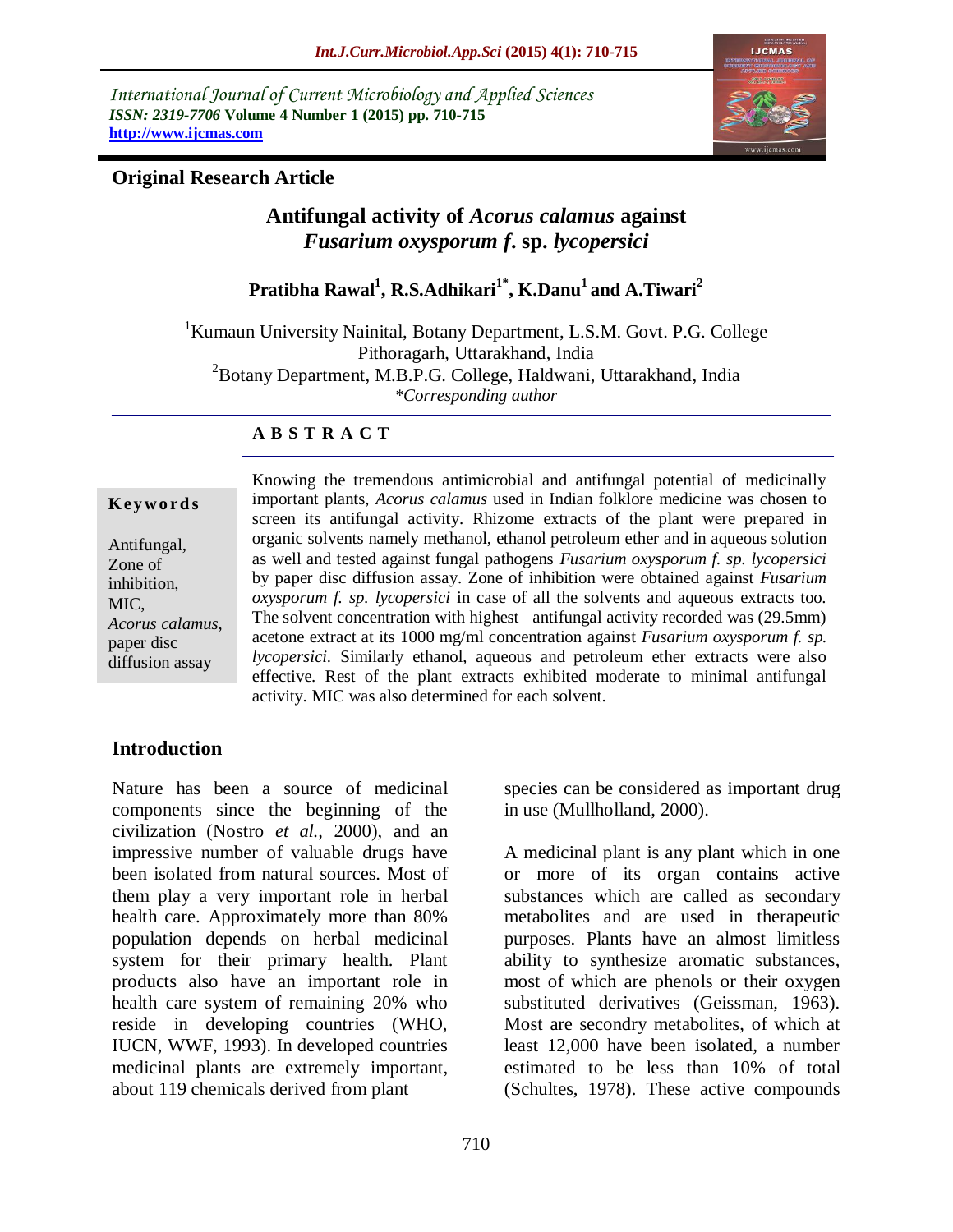are however a most important part of plants defense mechanism. These compounds are very effective against various microorganisms, insects and herbivores naturally. Like some terpenoids provides a particular odor to its native plant, Tanins and quinons are responsible for plant pigment formation. Many compounds are basically flavoring in nature (e.g., the terpenoid capsaicin from chili peppers), and some other spices and herbs used by humans to season food items. Plants active compounds are secondary metabolites originated in plants as a result of their normal metabolic activity. It is very likely that the actual numbers of secondary metabolites (SMs) or bioactive compounds in the plant kingdom would exceed 100,000 structures (Wink, 2006)

Himalaya is well known for its plants. The diversity amongst its plants is grand. Plants are not only used for local demands but also used in exploiting various drugs. Himalayan region is subdivided into various belts. The Indian Himalayan region alone supports about 18,440 species of plants (Angiosperms: 8000 spp., Gymnosperm: 44 spp., Pteridophytes: 600 spp., Bryophytes: 1736 spp., Lichens: 1159 spp. and Fungi: 6900 spp.) of which about 45% are having medicinal properties. According to Samant *et al.* (1998) out of the total species of vascular plants, 1748 species are medicinal. Uttarakhand is a storehouse of rich variety herbs, medicinal and aromatic plant species.

In present study medicinal plant has been selected to know its antifungal activity. The description of this plant species is as follows;

*Acorus calamus* is a tall [perennial](http://en.wikipedia.org/wiki/Perennial_plant) [wetland](http://en.wikipedia.org/wiki/Wetland) [monocot](http://en.wikipedia.org/wiki/Monocot) of the [Acoraceae](http://en.wikipedia.org/wiki/Acoraceae) family. *A. calamus* is found in eastern and tropical

southern Asia including Japan and Taiwan (Bown 1988; Rost 1979). Sweet flag, *Acorus calamus* L., is an uncommon but widespread, semi-aquatic plant of aquatic habitats in temperate to subtemperate regions. An herbaceous perennial, sweet flag has long, erect, narrow, aromatic leaves ascending from a branched, underground rhizome. Internally the rhizome is whitish pink in color and pleasantly aromatic, smelling of citrus, although it has a bitter taste. The inflorescence consists of a leaflike spathe and a spike-like spadix, produced from the middle of the spathe which is densely covered with yellow and green flowers.

The major chemical constituents of the essential oils of sweet flag are phenylpropanes, mono-terpenes, and thermolabile sesquiterpenoids (Rost, 1979; Bos, 1979). Methyleugenol, cismethylisoeugenol, 3-asarone, geranylacetate, f-farnesene, shyobunone, epishyobunone, isoshyobunone, and an unknown constituent are the most abundant chemical compounds constituting about 20% of the essential oil (Rost, 1979; Bos, 1979).

Fusarium wilt disease has ever been the most destructive plant diseases in history (Halila and Strange, 1996). All members of *F. oxysporum* are successful saprophytes. Some isolates induce root-rot and vascular diseases on specific hosts (Olivain *et al.,*  2003). *Fusarium oxysporum f. sp. lycopersici (Fol)* is responsible for important crop losses in the tomato fields (Benhamou *et al.,* 1998).

# **Materials and Method**

Plant samples (cutted rhizome) were air dried under shade at room temperature for 2 weeks, then ground to fine powder using a laboratory mill. Powders were packed in air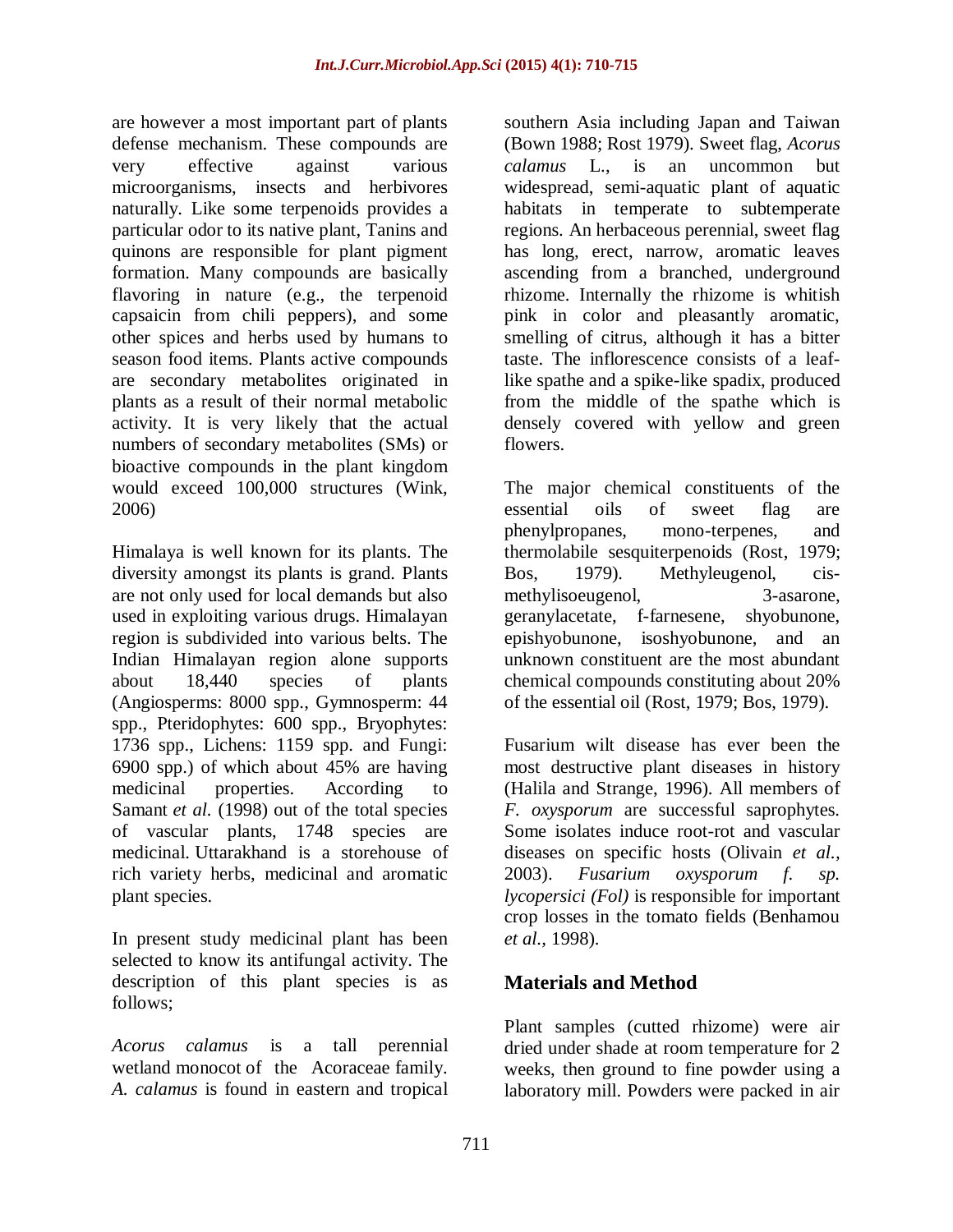tight bags, weighed and stored in the dark. Organic and water extracts were prepared for each sample. Organic extracts were prepared by extracting sample successively with acetone, ethanol and petroleum ether. The resultant extract was weighed and stored in airtight sample bottles. For the water extracts, plant powder of sample was soaked in distilled water. All the extracts were oven evaporated till complete dryness. Plant extracts were second time extracted with DMSO. 200 mg of each extract was weighed into a sterilized sample bottle and dissolved in DMSO (Sigma) to make a concentration of 200 mg/ml.

Microorganism used in this study *Fusarium oxysporum f.sp. lycopersici* was obtained from Microbial Type Culture Collection MTCC, Institute of microbial technology, Chandigarh. Fungus culture (MTCC 1755) was maintained in Potato sucrose agar medium for an optimum pH of 6.8.

The fungal spore suspension was prepared by the addition of a loopful of fungal spores in a 5 ml of sterile distilled water and 1 ml Tween 20. Then fungal spore suspension was mixed well in aseptic conditions and spread evenly on the petriplate containing 20 ml of solidified potato sucrose agar.

### **Antimicrobial activity**

In Paper disc method Some amount of Potato Sucrose Agar (PSA) was dispersed in petridishes and allowed to solidify. A micropipette will be used to introduce 0.5 ml. spores on agar medium and spread with glass rod spreader under sterile conditions. Sterilized discs (6 mm, Whatmann No. 1 filter paper) will be prepared by soaking in different concentrations of the extracts ie, 250, 500, 750, 1000 mg/ml for 6 hour.The discs will be then removed and allowed to dry. To assay for antifungal activity various

discs impregnated with different concentrations of the extracts will be placed on the fungal spore or mycelium with the help of sterilized forceps. The petridishes incubated at 35 C for 48 h. Antifungal activity will be determined by measurement of the zone of inhibition around the discs after the period of incubation.

In [microbiology,](http://en.wikipedia.org/wiki/Microbiology) Minimum Inhibitory Concentration (MIC) is the lowest [concentration](http://en.wikipedia.org/wiki/Concentration) of an [antimicrobial](http://en.wikipedia.org/wiki/Antimicrobial) that will inhibit the visible [growth](http://en.wikipedia.org/wiki/Cell_growth) of a [microorganism](http://en.wikipedia.org/wiki/Microorganism) after overnight incubation. Minimum Inhibitory Concentrations are important in diagnostic laboratories to confirm resistance of microorganisms to an antimicrobial agent and also to monitor the activity of new antimicrobial agents. A lower MIC is an indication of a better antimicrobial agent. A MIC is generally regarded as the most agents against an organism. MICs can be determined by agar or broth dilution methods.

Experiments were performed in the laboratory of L.S.M.G.P.G. college Pithoragarh.

# **Result and Discussion**

The antifungal activity was observed *in vitro* under paper disc diffusion method. The crude extracts of the selected plant had inhibitory effects on test organism *Fusarium oxysporum f.sp. lycopersici.* It was evaluated that out of all the extracts including aqueous too the acetone extract was most effective with inhibition zone of 29.5 mm at 1000 mg/ml concentration. Its 250 mg/ml concentration showed no inhibition zone, while 500 and 750 mg/ml concentrations were moderately effective with inhibition zone of 11.5 and 16.6 mm respectively.

The aqueous extract was also effective. Its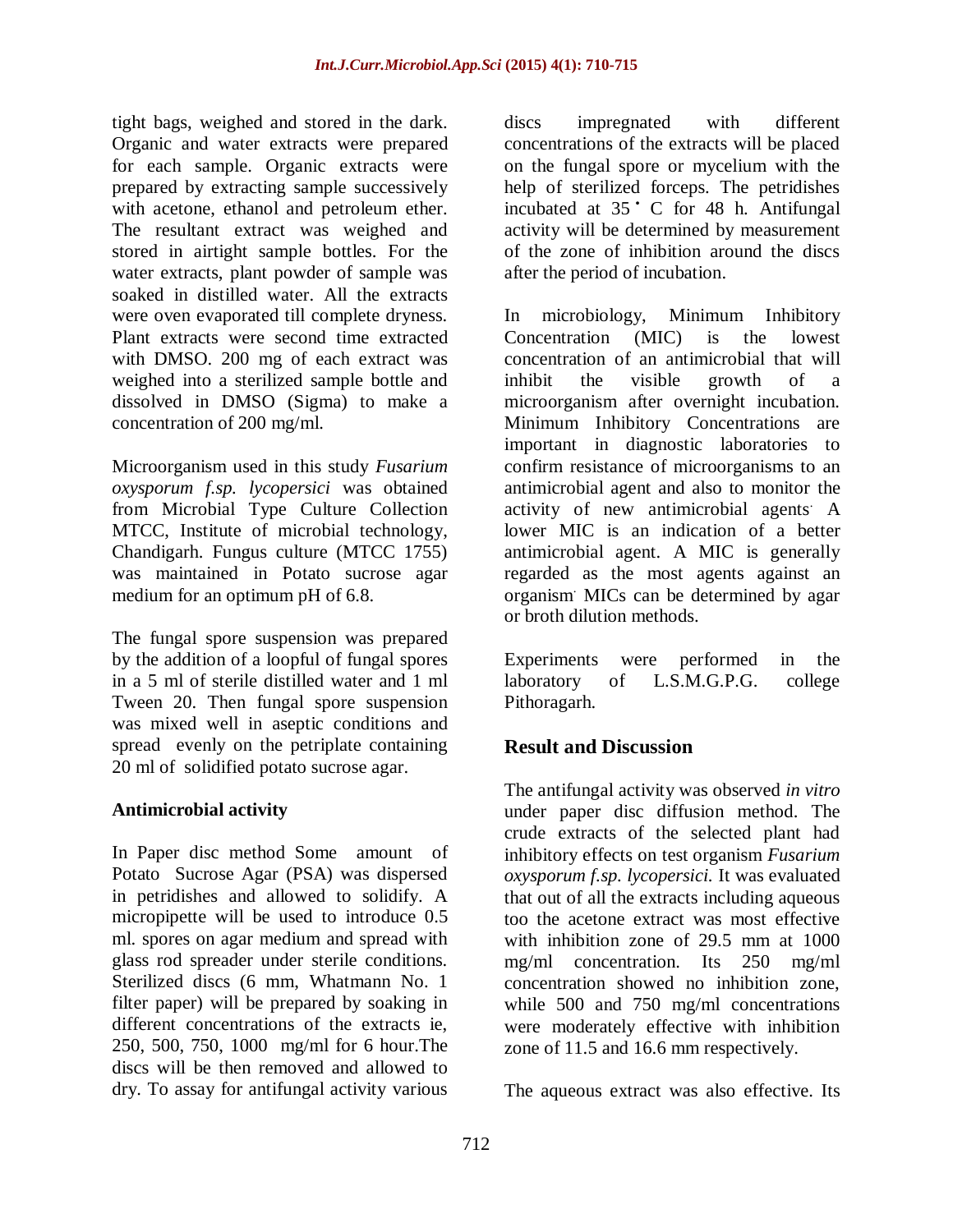250 mg/ml and 500 mg/ml concentrations were not effective with no zone of inhibition over fungus. But its 750 mg/ml concentration was significantly effective by 16.6 mm inhibition zone. The 1000 mg/ml concentration was moderately effective by 15.1 mm inhibition zone. The ethanol extracts of *A. calamus* was active with

inhibition zone diameters of 11.8 mm at 250 mg/ml. The 500mg/ml concentration was effective with 14.4 mm. 16.5 mm inhibition zone was obtained at 750 mg/ml and with leading inhibition zone of ethanol extract fraction 19.6 mm zone was observed at 1000 mg/ml concentration.

| <b>Acorus calamus</b> | <b>Inhibition</b><br><b>Fusarium</b><br>(mm)<br>against<br>zone<br>oxysporum f. sp. lycopersici |                                 |                |                 |  |  |  |
|-----------------------|-------------------------------------------------------------------------------------------------|---------------------------------|----------------|-----------------|--|--|--|
| Concentrations(mg/ml) | <b>Acetone</b>                                                                                  | <b>Aqueous</b>                  | <b>Ethanol</b> | P.E.            |  |  |  |
| 250                   | $0\pm 0$                                                                                        | $0\pm 0$                        | $11.8 \pm 0.8$ | $11.1 \pm 1.2$  |  |  |  |
| 500                   | $11.5 \pm 1.1$                                                                                  | $0\pm 0$                        | $14.4 \pm 0.7$ | $13.05 \pm 2.2$ |  |  |  |
| 750                   | $16.6 \pm 1.2$                                                                                  | $16.6 \pm 1.2$   $16.5 \pm 1.2$ |                | $15.3 \pm 2.0$  |  |  |  |
| 1000                  | $29.5 \pm 3.2$                                                                                  | $15.1 \pm 1.3$                  | $19.6 \pm 2.2$ | $17.6 \pm 2.1$  |  |  |  |
| <b>Control</b>        |                                                                                                 | $\theta$                        | $\theta$       |                 |  |  |  |
| MIC (mg/ml)           | 500                                                                                             | 750                             | 250            | 250             |  |  |  |

| Table.1 Antifungal activity of Acorus calamus against Fusarium oxysporum f. sp. lycopersici |  |  |
|---------------------------------------------------------------------------------------------|--|--|
|                                                                                             |  |  |

Results are the mean of four replications  $\pm$  S.D.

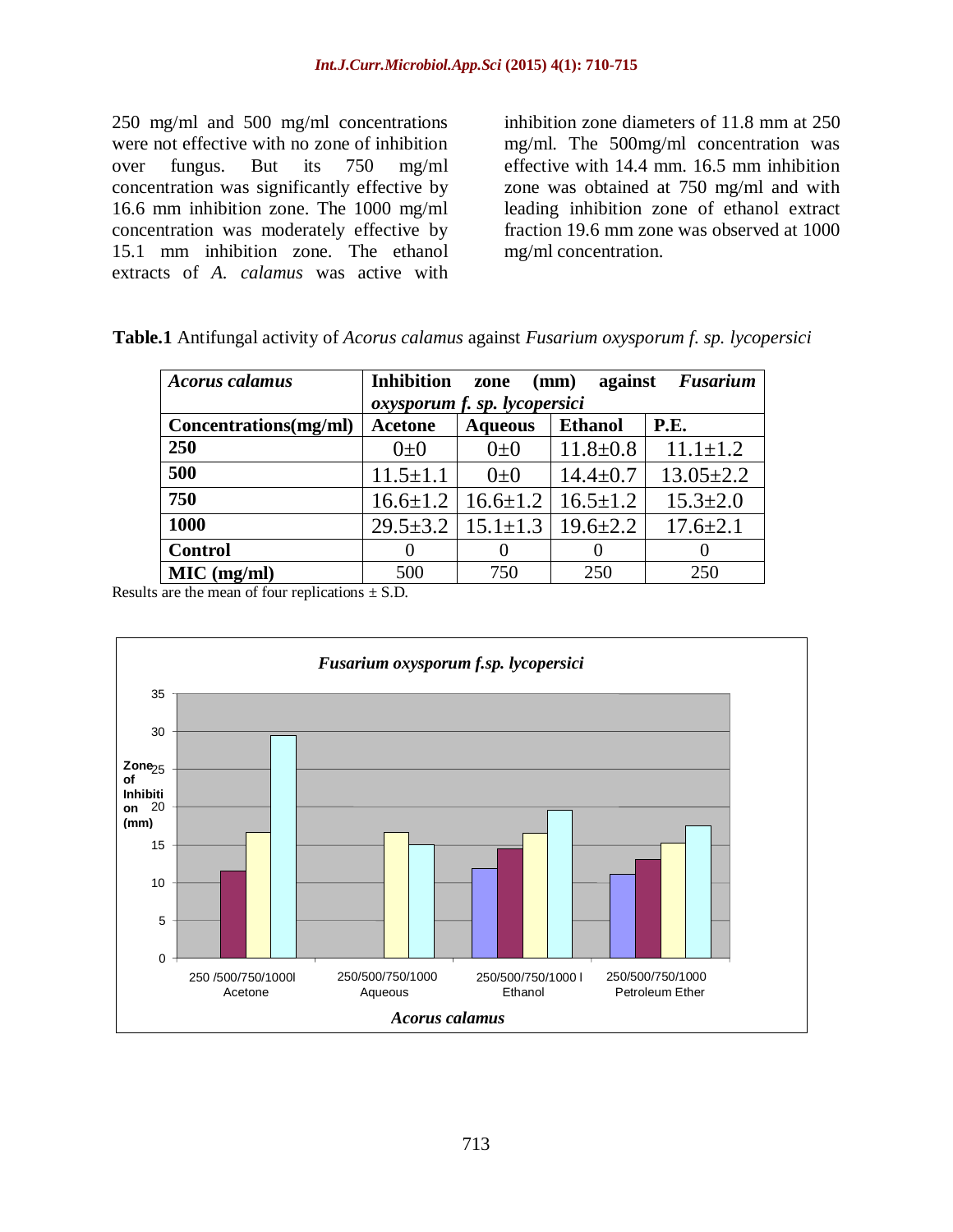



**Figure.2** Antifungal activity of acetone extract of *Acorus calamus*

**Figure.3** Antifungal activity of aqueous extract of *Acorus calamus*



Petroleum ether fraction was evaluated by measuring 11.1 mm zone of inhibition at its 250 mg/ml concentration. Zone of inhibition was observed 13.05 mm and 15.3 mm at its 500 and 750 mg/ml concentration. Leading inhibition zone at 1000 mg/ml concentration was recorded as 17.6 mm. The antifungal study evaluated that 250, 500, 750 and 1000 mg/ml



**Figure.4** Antifungal activity of ethanol<br>extract of *Acorus calamus* ether extract of *Acorus calamus* extract of *Acorus calamus* ether extract of *Acorus calamus*

concentrations of *Acorus calamus* possess significant antifungal activity against *Fusarium oxysporum f. sp. lycopersici*  shown in Table 1. The acetone extract at its 1000 mg/ml concentration shows highest antifungal activity. Acetone extract showed its MIC value at 500 mg/ml concentration. Aqueous extract was significantly effective with 750 mg/ml